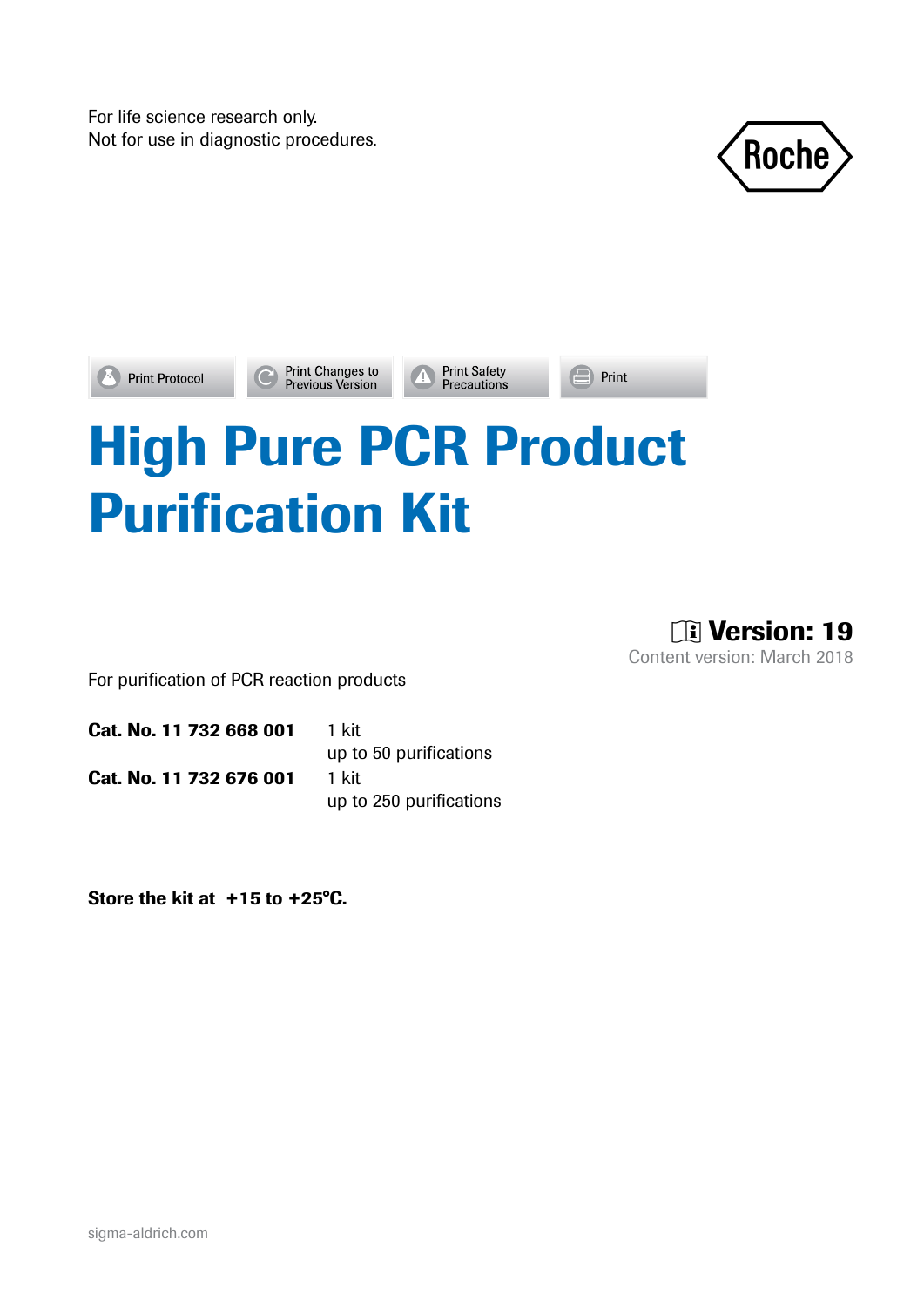| 1.   |  |
|------|--|
| 1.1. |  |
| 1.2. |  |
|      |  |
|      |  |
| 1.3. |  |
| 1.4. |  |
| 1.5. |  |
| 2.   |  |
| 2.1. |  |
|      |  |
|      |  |
|      |  |
|      |  |
|      |  |
| 2.2. |  |
|      |  |
|      |  |
|      |  |
| 3.   |  |
|      |  |
|      |  |
| 4.   |  |
| 5.   |  |
| 5.1. |  |
|      |  |
| 5.2. |  |
| 5.3. |  |
| 6.   |  |
| 6.1. |  |
| 6.2. |  |
| 6.3. |  |
| 6.4. |  |
| 6.5. |  |
| 6.6. |  |
| 6.7. |  |
| 6.8. |  |
|      |  |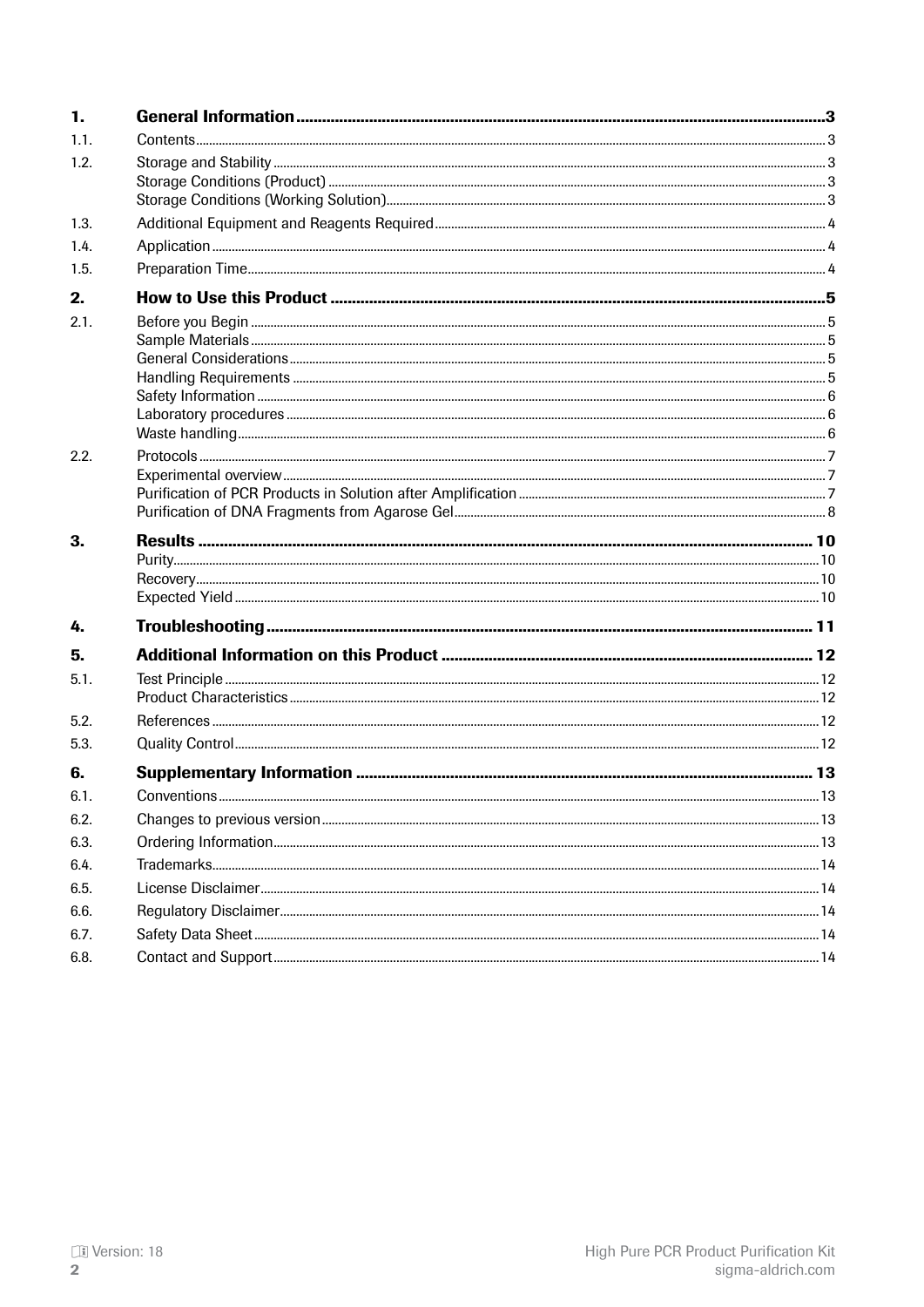# <span id="page-2-0"></span>1. General Information

### 1.1.Contents

*Both pack sizes of the kit contain the same components; they differ only in the amount of components.*

| Vial / Bottle  | Cap       | Label                            | Function / Description                                                                 | Catalog<br><b>Number</b> | Content                                                                                                                             |
|----------------|-----------|----------------------------------|----------------------------------------------------------------------------------------|--------------------------|-------------------------------------------------------------------------------------------------------------------------------------|
| 1              | green     | <b>Binding Buffer</b>            | 3 M guanidine-thiocyanate,<br>10 mM Tris-HCl, 5% ethanol<br>$(v/v)$ , pH 6.6 $(+25°C)$ | 11 732 668 001           | 30 ml                                                                                                                               |
|                |           |                                  |                                                                                        | 11 732 676 001           | 150 ml                                                                                                                              |
| $\overline{2}$ | blue      | Washing Buffer                   | 20 mM NaCl, 2 mM<br>Tris-HCl, pH 7.5 (+25°C)                                           | 11 732 668 001           | 10 ml, add 40 ml<br>absolute ethanol                                                                                                |
|                |           |                                  | (final concentrations after<br>addition of ethanol)                                    | 11 732 676 001           | 50 ml, add 200 ml<br>absolute ethanol                                                                                               |
| 3              | colorless | <b>Elution Buffer</b>            | 10 mM Tris-HCl, pH 8.5                                                                 | 11 732 668 001           | 40 ml                                                                                                                               |
|                |           |                                  | $(25^{\circ}C)$                                                                        | 11 732 676 001           | 40 ml                                                                                                                               |
| 4              |           | High Pure Filter<br><b>Tubes</b> |                                                                                        | 11 732 668 001           | One bag with 50<br>polypropylene tubes with<br>two layers of glass fiber<br>fleece, for processing up<br>to 700 µl sample volume.   |
|                |           |                                  |                                                                                        | 11 732 676 001           | Five bags with 50<br>polypropylene tubes with<br>two layers of glass fiber<br>fleece, for processing up<br>to 700 µl sample volume. |
| 5              |           | Collection<br><b>Tubes</b>       |                                                                                        | 11 732 668 001           | One bag with 50<br>polypropylene tubes<br>$(2 \text{ ml})$ .                                                                        |
|                |           |                                  |                                                                                        | 11 732 676 001           | Five bags with 50<br>polypropylene tubes<br>(2 ml).                                                                                 |

*All solutions are clear and should not be used when precipitates have formed. Warm the solutions at +15 to +25°C or in a 37°C water bath until the precipitates have dissolved.*

*The buffers can show a slight yellow color. This will have no impact on the function of the buffer*

### 1.2.Storage and Stability

### Storage Conditions (Product)

Kit components are stable at  $+15$  to  $+25^{\circ}$ C until the expiration date printed on the label.

#### *Improper storage of the kit at +2 to +8°C (refrigerator) or −15 to −25°C (freezer) may lead to formation of salt precipitates in the buffers which will adversely affect plasmid DNA purification.*

### Storage Conditions (Working Solution)

| Solution    | <b>storage</b>             |
|-------------|----------------------------|
| Wash Buffer | 1.250C<br>L 15 to .<br>ن ا |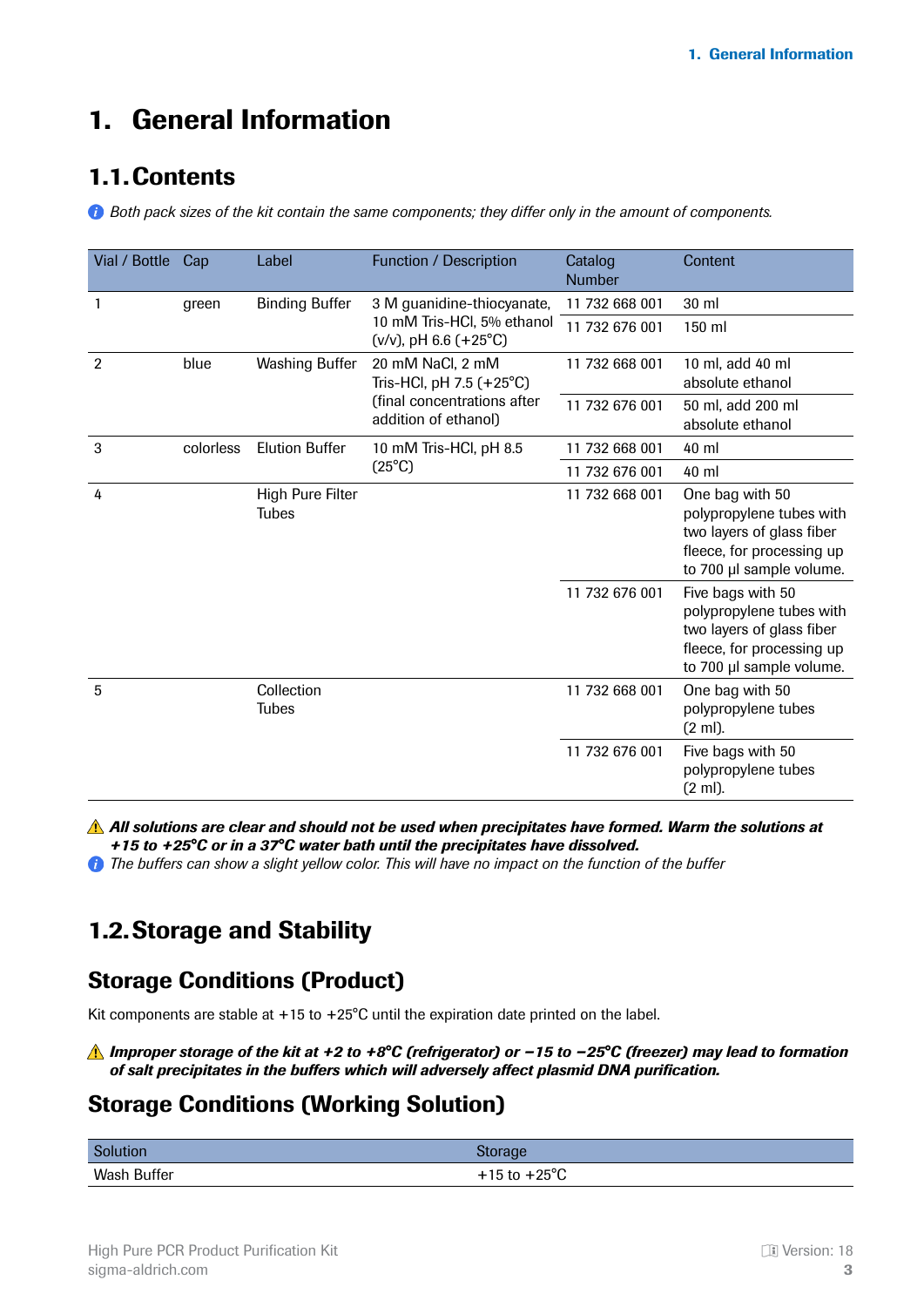# <span id="page-3-0"></span>1.3.Additional Equipment and Reagents Required

- Absolute ethanol
- Agarose\*
- TAE buffer (40 mM Tris-acetate, 1 mM EDTA), pH 8.0 or
- TBE buffer (89 mM Tris-borate, 2 mM EDTA), pH 7.8
- Electrophoresis equipment
- Sterile scalpel
- Isopropanol
- Standard tabletop microcentrifuge capable of 13,000 x g centrifugal force
- 1.5 ml, sterile microcentrifuge tubes

## 1.4.Application

The kit is designed for the efficient and convenient isolation of PCR products from amplification reactions. Primers, mineral oil, salts, unincorporated nucleotides, and the thermostable DNA polymerase may inhibit subsequent enzymatic reactions (*e.g.*, labeling, sequencing or cloning of the PCR products). This kit is also recommended for the purification of cDNA (Footitt, S. et al. (2003)).

In addition, nucleic acids from other modification reactions *(e.g.,* restriction - endonuclease digests, alkalinephosphatase treatment, or kinase reactions) can be purified using this kit. It can also be applied to concentrate dilute nucleic-acid solutions.

## 1.5.Preparation Time

Total time **Approximately 10 minutes**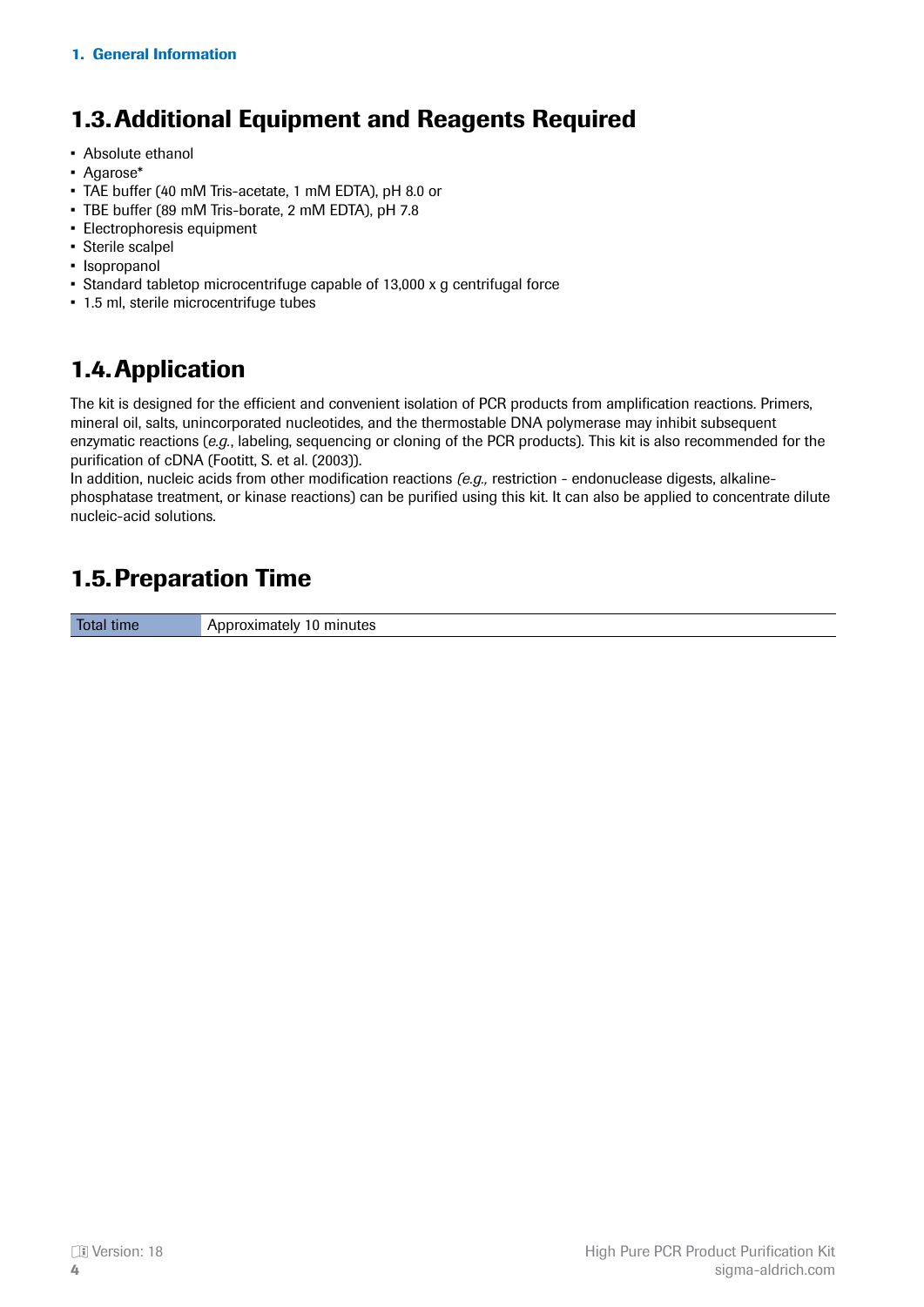# <span id="page-4-0"></span>2. How to Use this Product

## 2.1.Before you Begin

### Sample Materials

Samples should contain:

- Solution volume up to 100 μl
- Amplified DNA products that are at least 100 bp and less than 50 kb
- Modified DNA (*e.g.,* DNA processed by restriction enzyme (Löbner, K. et al. (2002)), alkaline phosphatase treatment, and kinase or other enzymatic reactions (Chang, PC et al. (2001); Salesse, S. et al. (2003)) that is at least 100 bp and less than 50 kb.
- Hapten-labeled DNA (*e.g.,* DIG-labeled)
- RNA from *in vitro* transcription reactions in order to remove radioactive or non-radioactive unincorporated label from transcribed RNA.
- First strand cDNA (Footitt, S. et al.(2003))
- *The High Pure PCR Product Purification Kit may also be used to prepare DNA from a 100 mg agarose gel slice, see Protocol Purification of DNA Fragments from Agarose Gel and (D'Errico, I. et. al, (2005); Falchetti, A. et al. (2005))*

### General Considerations

### Handling Requirements

- *Binding Buffer contains guanidine hydrochloride which is an irritant. Always wear gloves and follow standard safety precautions to minimize contact when handling.*
- *Never store or use the Binding Buffer and Inhibitor Removal Buffer near human or animal food.*
- *Avoid contact of the Binding Buffer and Inhibitor Removal Buffer with the skin, eyes, or mucous membranes. If contact does occur, immediately wash the affected area with large amount of water. Burns can occur if left untreated. If the reagent spills, dilute with water before wiping dry.*
- *Do not use any modified ethanol.*
- *A* Do not pool reagents from different lots or from different bottles of the same lot.
- *Immediately after usage, close all bottles in order to avoid leakage, varying buffer concentrations or buffer conditions. After first opening store all bottles in an upright position.*
- **A** Do not allow the Binding Buffer to mix with sodium hypchlorite found in commercial bleach solutions. *This mixture can produce a highly toxic gas.*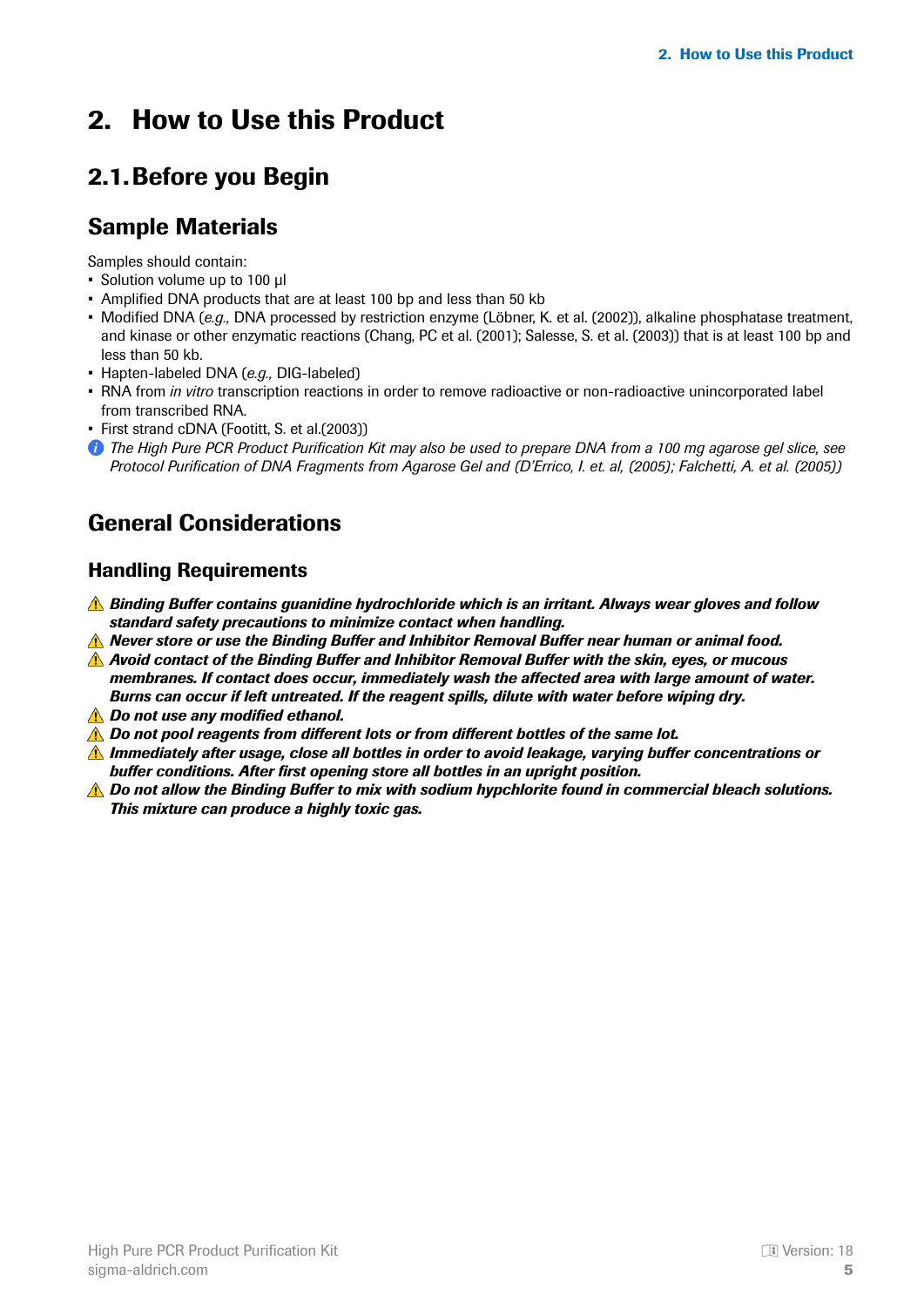# <span id="page-5-0"></span>Safety Information

### Laboratory procedures

- Do not eat, drink or smoke in the laboratory work area.
- Do not pipette by mouth.
- Wear protective disposable gloves, laboratory coats and eye protection, when handling samples and kit reagents.
- Do not contaminate the reagents with bacteria, virus, or nucleases. Use disposable pipets and nuclease free pipet tips only, to remove aliquots from reagent bottles. Use the general precautions described in the literature.
- Wash hands thoroughly after handling samples and reagents.
- Finish each phase of the PCR/RT-PCR workflow before proceeding to the next phase. For example, you should finish PCR/RT-PCR sample preparation before starting PCR/RT-PCR set-up. Sample preparation, PCR/RT-PCR setup and the PCR/RT-PCR run itself should also be performed in separate locations.

### Waste handling

• Discard unused reagents and waste in accordance with country, federal, state, and local regulations.

### Working Solution

Beside the ready-to-use solutions supplied with this kit, you will need to prepare the following working solution:

| Content                           | Reconstitution / Preparation                                                                                                  | Storage / Stability                                                                              | For use in                                                                           |
|-----------------------------------|-------------------------------------------------------------------------------------------------------------------------------|--------------------------------------------------------------------------------------------------|--------------------------------------------------------------------------------------|
| Wash Buffer<br>(Vial 2; blue cap) | Add 40 ml (200 ml) absolute ethanol<br>to Wash Buffer.<br><b>C</b> Label and date bottle accordingly<br>after adding ethanol. | Store at $+15$ to $+25^{\circ}$ C.<br>• Stable until the expiration<br>date printed on kit label | PCR product purification:<br>removal of nucleotides,<br>primers, salts and proteins. |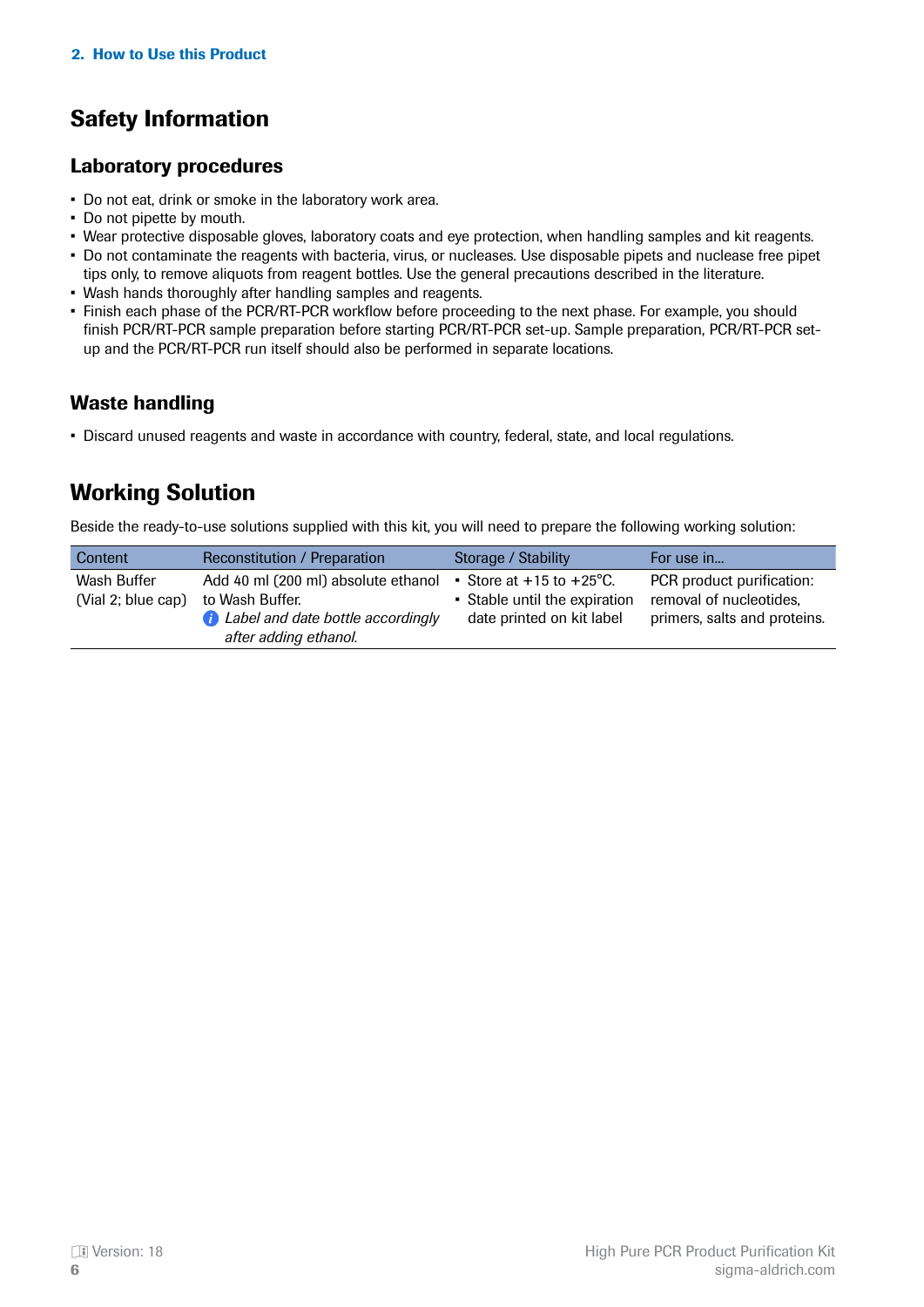### <span id="page-6-0"></span>2.2.Protocols

### Experimental overview



### Purification of PCR Products in Solution after Amplification

In the following protocol the purification of PCR products in solution after amplification is described.

*To process a larger sample (>100 μl), either increase proportionally the amount of Binding Buffer (Step 1), or divide the larger sample into several 100 μl aliquots and process each as a separate sample.*

**After PCR is finished, adjust total volume for each PCR tube (reaction components + DNA product) to 100 µl:** – Add 500 μl Binding Buffer to each 100μl PCR tube.

*Mineral oil or wax does not need to be removed from the PCR solution before adding the Binding Buffer.* – Mix sample (Binding Buffer + PCR solution) well.

2 - Insert one High Pure Filter Tube into one Collection Tube.

- Transfer the sample from step 1 using a pipette to the upper reservoir of the Filter Tube.
- Centrifuge 30 60 s at maximum speed in a standard table top centrifuge at +15 to +25°C.

**3** - Disconnect the Filter Tube, and discard the flowthrough solution. – Reconnect the Filter Tube to the same Collection Tube.

4 Add 500 μl Wash Buffer to the upper reservoir. – Centrifuge 1 min at maximum speed (as above).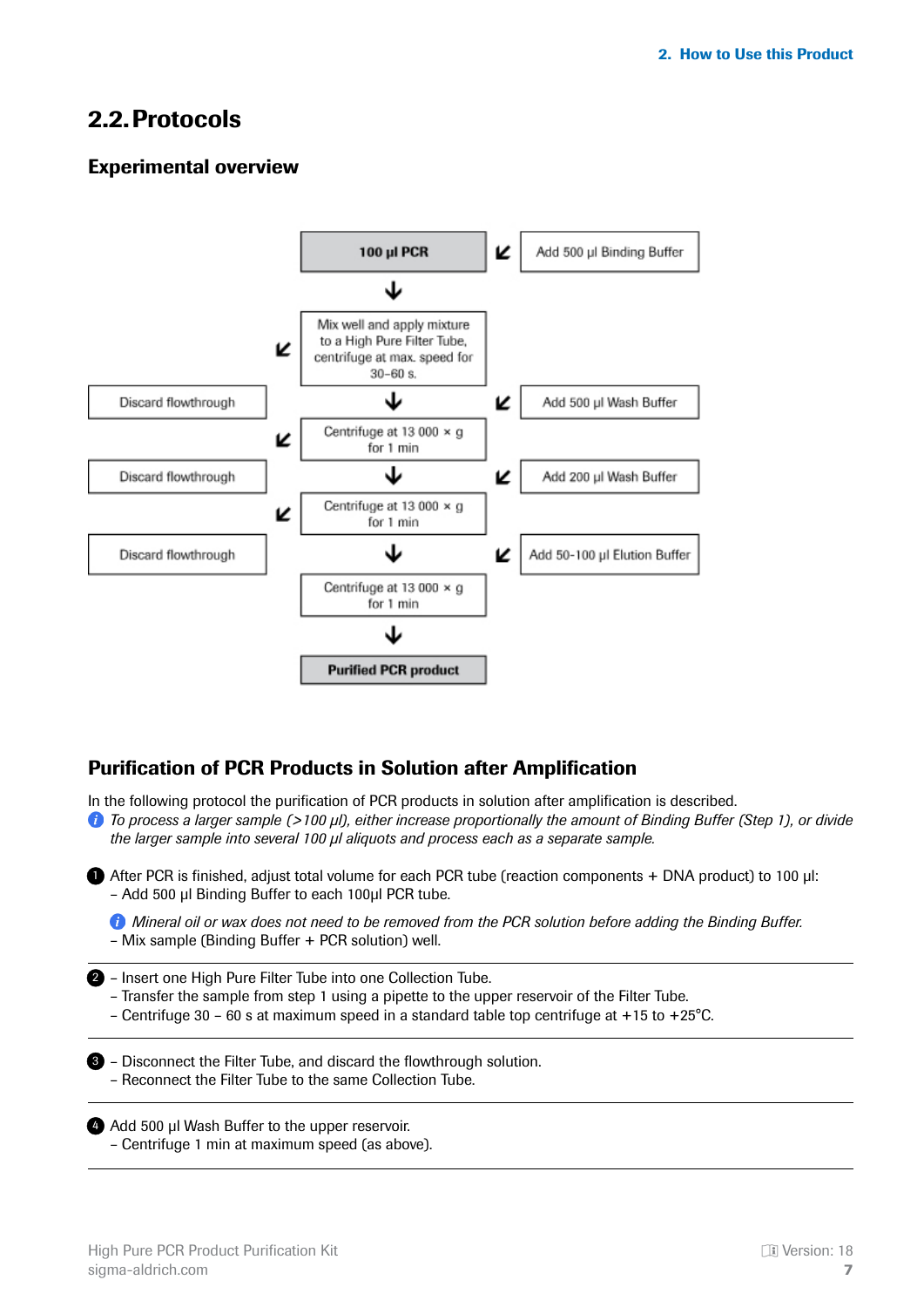#### <span id="page-7-0"></span>2. How to Use this Product

5 - Discard the flowthrough solution.

- Recombine the Filter Tube with the same Collection Tube.
- Add 200 μl Wash Buffer.
- Centrifuge 1 min at maximum speed (as above).

*This second 200 μl wash step ensures optimal purity and full removal of Wash Buffer from the glass fibers.*

**6** - Discard the flowthrough solution and Collection Tube. – Reconnect the Filter Tube to a clean 1.5 ml microcentrifuge tube

– Add 50 – 100 μl Elution Buffer to the upper reservoir of the Filter Tube. 7 – Centrifuge 1 min at maximum speed.

*Do not use water for elution since alkaline pH is required for optimal yield.*

**8** The microcentrifuge tube now contains the purified DNA.

**A** When subsequent OD<sub>260</sub> determination is planned, centrifuge the eluate for more than 1 min *at maximum speed to remove residual glass fibers from the eluate, because they may disturb absorbance measurement. Use an aliquot of the supernatant to determine concentration.*

*Either use the eluted DNA directly or store the eluted DNA at +2 to +8°C or −15 to −25°C for later analysis.*

#### Purification of DNA Fragments from Agarose Gel

In the following table the purification procedure for DNA from a 100 mg agarose gel slice is described:

**D** Isolate DNA band of interest electrophoretically as follows:

- Load PCR reaction mixture on a 0.8 2% agarose gel.
- Use 1x TAE or 1x TBE as running buffer.
- Electrophorese until DNA band of interest is isolated from adjacent contaminating fragments

2 Identify bands by staining gel with ethidium bromide.

*Wear gloves, ethidium bromide is a known potent carcinogen*

**8** Cut desired DNA band from gel using an ethanol-cleaned scalpel or razor blade.

*Minimize gel volume by visualizing DNA and cutting the smallest possible gel slice on a UV light box.*

- 4) Place excised agarose gel slice in a sterile 1.5 ml microcentrifuge tube.
	- Determine gel mass by first pre-weighting the tube, and then re-weighting the tube with the excised gel slice.

Add 300 μl Binding Buffer for every 100 mg agarose gel slice to the microcentrifuge tube. 5

**6** Dissolve agarose gel slice in order to release the DNA:

- Vortex the microcentrifuge tube 15 30 s to resuspend the gel slice in the Binding Buffer.
- Incubate the suspension for 10 min at 56°C.
- Vortex the tube briefly every 2 3 min during incubation.

**After the agarose gel slice is completely dissolved:** 

- Add 150 μl isopropanol for every 100 mg agarose gel slice to the tube.
- Vortex thoroughly.

8 Insert one High Pure Filter Tube into one Collection Tube.

– Pipette the entire contents of the microcentrifuge tube into the upper reservoir of the Filter Tube.

*Do not exceed 700 μl total volume. If mixture is > 700 μl, split the volume and use two separate Filter Tubes for each portion*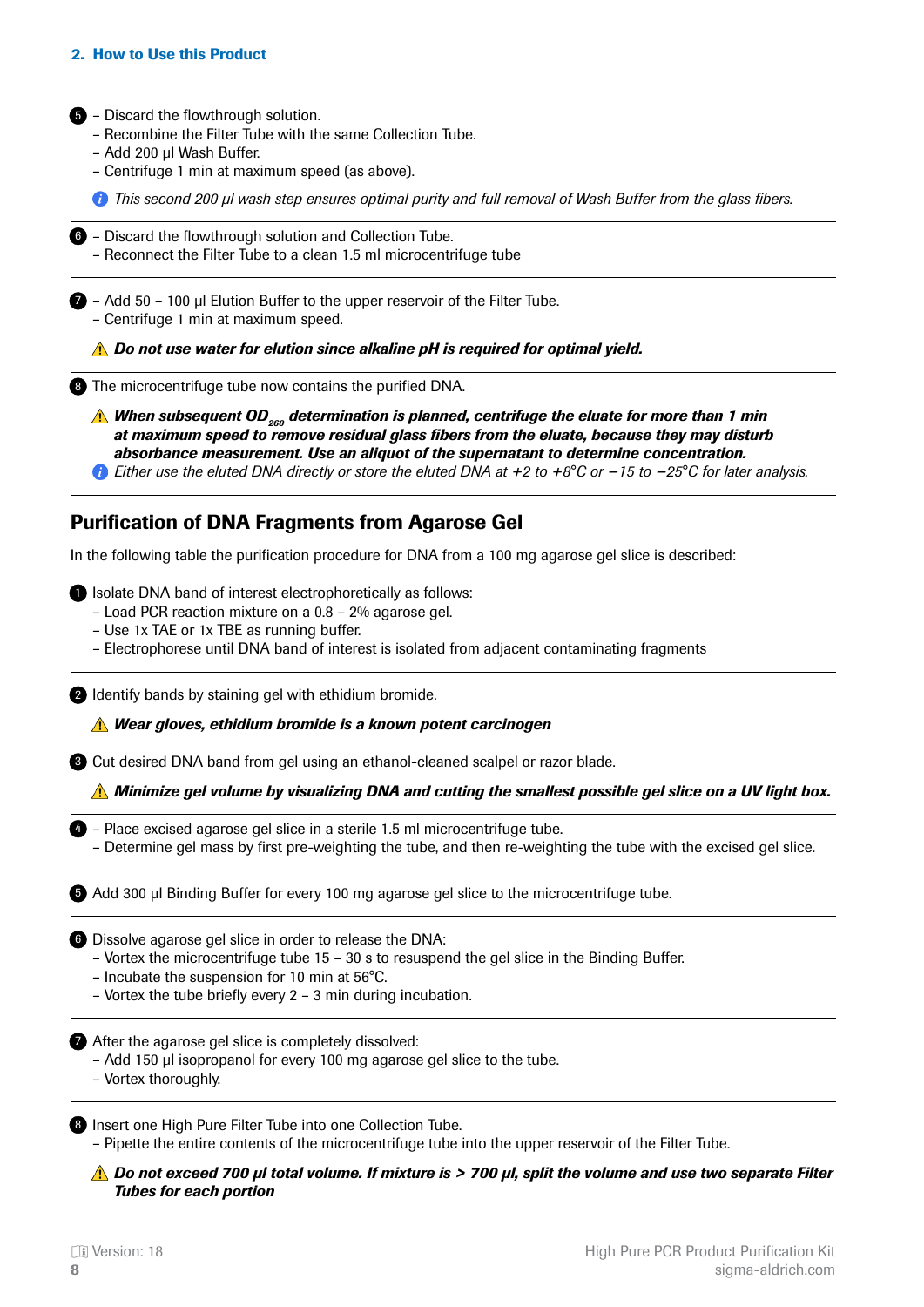**9** Centrifuge 30 - 60 s at maximum speed in a standard table top centrifuge at +15 to +25°C.

- **D** Discard the flowthrough solution.
	- Reconnect Filter Tube with the same Collection Tube
- $\blacksquare$  Add 500 µl Wash Buffer to the upper reservoir. – Centrifuge 1 min at maximum speed (as above).

**2** - Discard the flowthrough solution.

- Recombine Filter Tube with the same Collection Tube.
- Add 200 μl Wash Buffer.
- Centrifuge 1 min at maximum speed.

*This second 200 μl wash step ensures optimal purity and full removal of Wash Buffer from the glass fibers.*

| <b>B</b> - Discard the flowthrough solution and Collection Tube.  |
|-------------------------------------------------------------------|
| - Recombine Filter Tube with a clean 1.5 ml microcentrifuge tube. |

**14** - Add 50 - 100 μl Elution Buffer to the upper reservoir of the Filter Tube. – Centrifuge 1 min at maximum speed.

**15** The microcentrifuge tube now contains the purified DNA.

**A** When subsequent OD<sub>260</sub> determination is planned, centrifuge the eluate for more than 1 min *at maximum speed to remove residual glass fibers from the eluate, because they may disturb absorbance measurement. Use an aliquot of the supernatant to determine concentration.*

*Either use the eluted DNA directly or store the eluted DNA at +2 to +8°C or −15 to −25°C for later analysis.*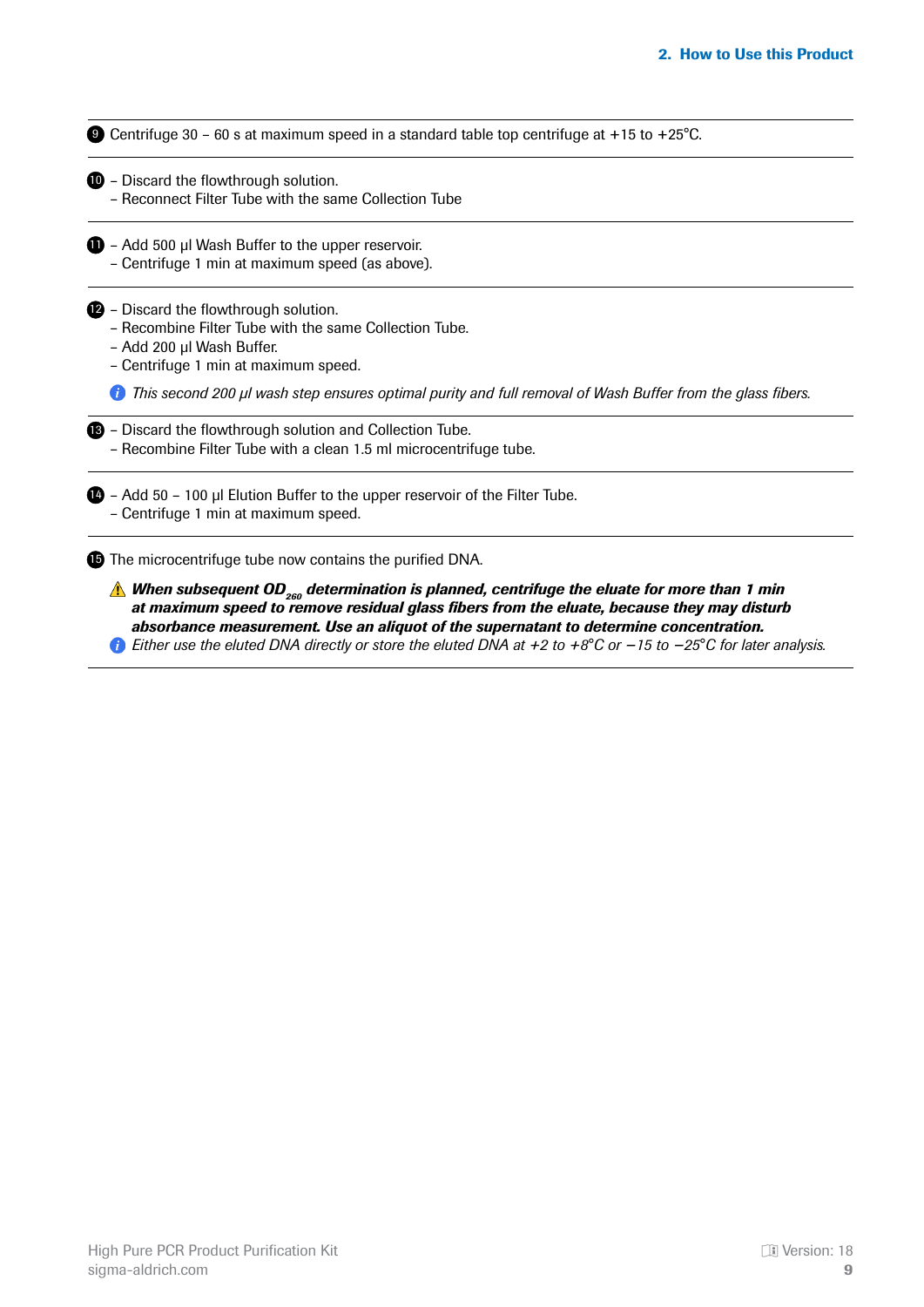# <span id="page-9-0"></span>3. Results

### **Purity**

Purified DNA is free of small DNA fragments (<100 bp) and other contaminants including mineral oil, primers, salts, unincorporated nucleotides and proteins (*e.g.,* thermostable enzymes) according to the current Quality Control Procedures.

### Expected Yield

Recovery of purified DNA depends on the DNA amount loaded, elution volume, and fragment size. The table below shows expected yields for various DNA amounts, elution volumes and DNA fragment sizes. DNA used was DNA Molecular Weight Marker II.

| DNA MWM II*<br>applied [µg] | Recovery [%] | Elution volume<br>$[µ!]^{(1)}$ | Recovery [%] | Fragment<br>length $(1)(2)$ | Recovery [%] |
|-----------------------------|--------------|--------------------------------|--------------|-----------------------------|--------------|
|                             |              | 50                             | 68           | < 100                       | < 5          |
| 10                          | 79           | 100                            | 79           | 375                         | >95          |
| 25                          | 80           | 150                            | 80           | 700                         | >95          |
| 50                          | 56           | 200                            | 80           | 3.000                       | >95          |

10 μg DNA were used in this experiment.   (1)

Elution volume was 200 μl in this experiment.   (2)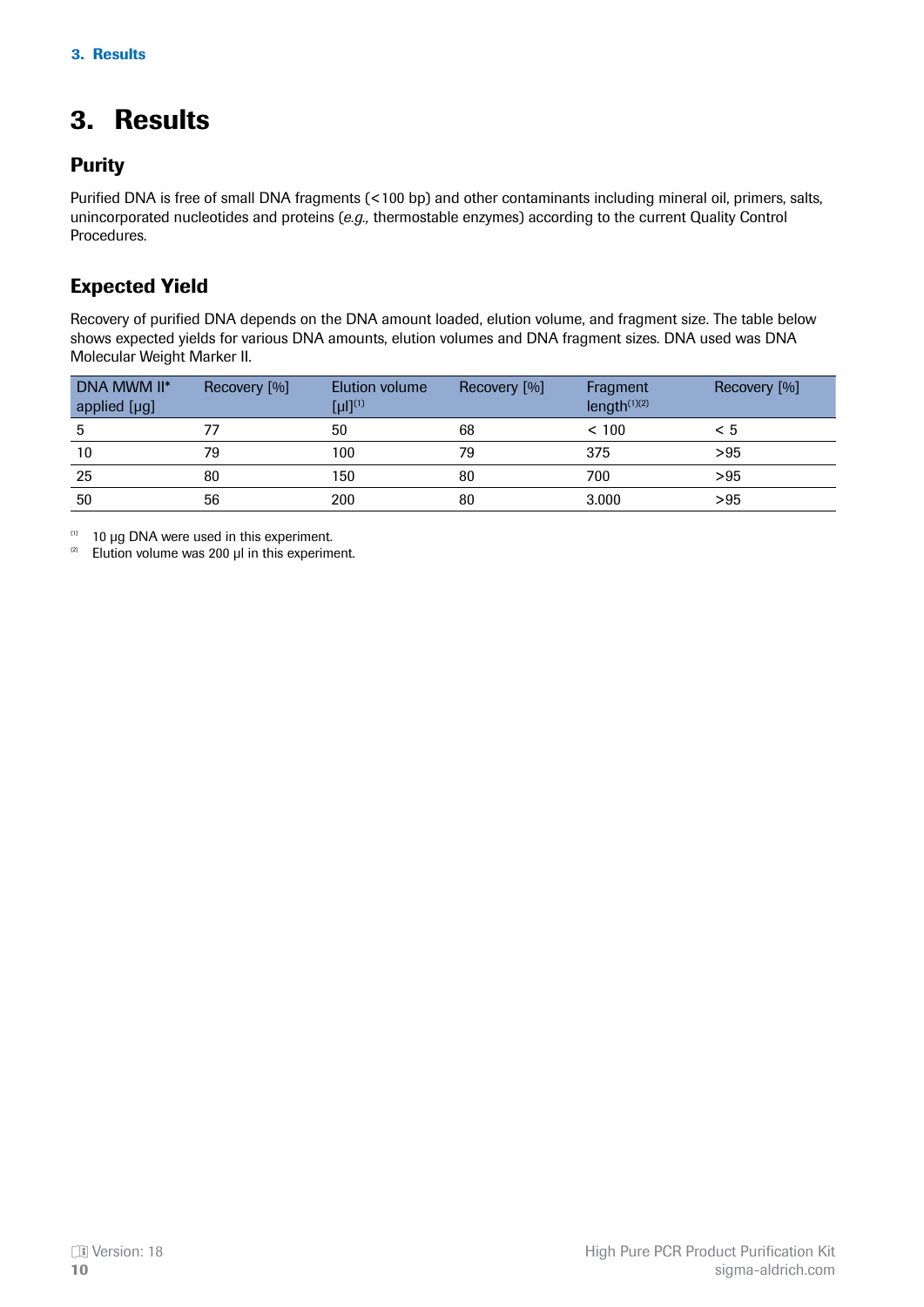# <span id="page-10-0"></span>4. Troubleshooting

| Observation<br>Possible cause<br>Recommendation                                 |                                                                                             |                                                                                                                                                                         |  |
|---------------------------------------------------------------------------------|---------------------------------------------------------------------------------------------|-------------------------------------------------------------------------------------------------------------------------------------------------------------------------|--|
| Low nucleic acid yield<br>or purity                                             | Kit stored under non-optimal<br>conditions.                                                 | Store kit at $+15$ to $+25^{\circ}$ C at all times upon arrival.                                                                                                        |  |
|                                                                                 | Buffers or other reagents were                                                              | Store all buffers at $+15$ to $+25^{\circ}$ C.                                                                                                                          |  |
|                                                                                 | exposed to condi-tions that<br>reduced their effectiveness.                                 | Close all reagent bottles tightly after each use to<br>preserve pH, stability, and freedom from contamination.                                                          |  |
|                                                                                 | Ethanol not added to Wash Buffer.                                                           | Add absolute ethanol to all Wash Buffers before using.                                                                                                                  |  |
|                                                                                 |                                                                                             | After adding ethanol, mix the Wash Buffer well and<br>store at $+15$ to $+25^{\circ}$ C.                                                                                |  |
|                                                                                 |                                                                                             | Always mark Wash Buffer vial to indicate whether<br>ethanol has been added or not.                                                                                      |  |
|                                                                                 | Reagents and PCR samples not<br>completely mixed.                                           | Always mix the sample tube well after addition of each<br>reagent.                                                                                                      |  |
| Low recovery of<br>nucleic acids after                                          | Non-optimal reagent has been<br>used for elution. Alkaline pH is                            | Do not use water to elute nucleic acids from Filter<br>Tube.                                                                                                            |  |
| elution                                                                         | required for optimal elution.                                                               | Use the Elution Buffer in the kit.                                                                                                                                      |  |
| Subsequent cleavage<br>of the purified PCR<br>DNA product by                    | Glass fibers which can coelute<br>with the nucleic acid may inhibit<br>enzyme reactions.    | After elution step is finished, remove High Pure<br>(1)<br>Filter from tube containing eluted sample and spin<br>this sample tube for 1 minute at maximum speed.        |  |
| restriction enzymes is<br>inhibited.                                            |                                                                                             | Transfer supernatant into a new tube<br>(2)<br>without disturbing the glass fibers at the bottom of<br>the original tube.                                               |  |
| Absorbency $(A_{260})$<br>reading of product too<br>high                        | Glass fibers which can coelute<br>with nucleic acid, scatter light.                         | See suggestions under "Subsequent cleavage of<br>the purified PCR product by restriction enzymes is<br>inhibited" above.                                                |  |
| Purified DNA sample<br>cannot easily be<br>loaded into the well                 | Eluate containing the purified<br>DNA product is contaminated<br>with ethanol from the Wash | After the last wash step, make certain flowthrough<br>(1)<br>solution containing Wash Buffer does not contact<br>the bottom of the High Pure Filter Tube.               |  |
| of an agarose gel, but<br>instead "pops out"<br>of the well as it is<br>loaded. | Buffer.                                                                                     | $(2)$ If this has occurred, empty the Collection Tube and<br>reinsert the contaminated filter, and recentrifuge for<br>30 seconds.                                      |  |
| Purified DNA is not                                                             | Reagents exposed to conditions                                                              | Store all buffers at +15 to +25°C.                                                                                                                                      |  |
| recovered at high<br>yield.                                                     | that reduce their effectiveness.                                                            | Always mix contents of sample tube thor-oughly after<br>adding each reagent                                                                                             |  |
|                                                                                 | Not enough Binding Buffer was<br>used for the volume of the DNA<br>sample.                  | Make sure ratio of PCR sample volume to Binding<br>Buffer is 1:5.<br><b>A</b> Oil overlay, wax, and gel loading dye do not<br>interfere with the purification procedure |  |
|                                                                                 | Incomplete elution.                                                                         | Elute DNA with two volumes of Elution Buffer (50 µl<br>each): Be sure to centrifuge after each addition of<br><b>Elution Buffer.</b>                                    |  |
| <b>Concentration of DNA</b><br>in the eluate is too low                         | Low amounts amplified DNA were<br>added to the High Pure Filter Tube<br>(in Step 1)         | Decrease the volume of Elution Buffer used to recover<br>DNA.<br><b>A</b> Do not use less than 50 µl Elution Buffer.                                                    |  |
| No PCR product in<br>final eluate                                               | No PCR product in starting<br>material.                                                     | Check PCR result by agarose gel electro-phoresis<br>before starting purification procedure.                                                                             |  |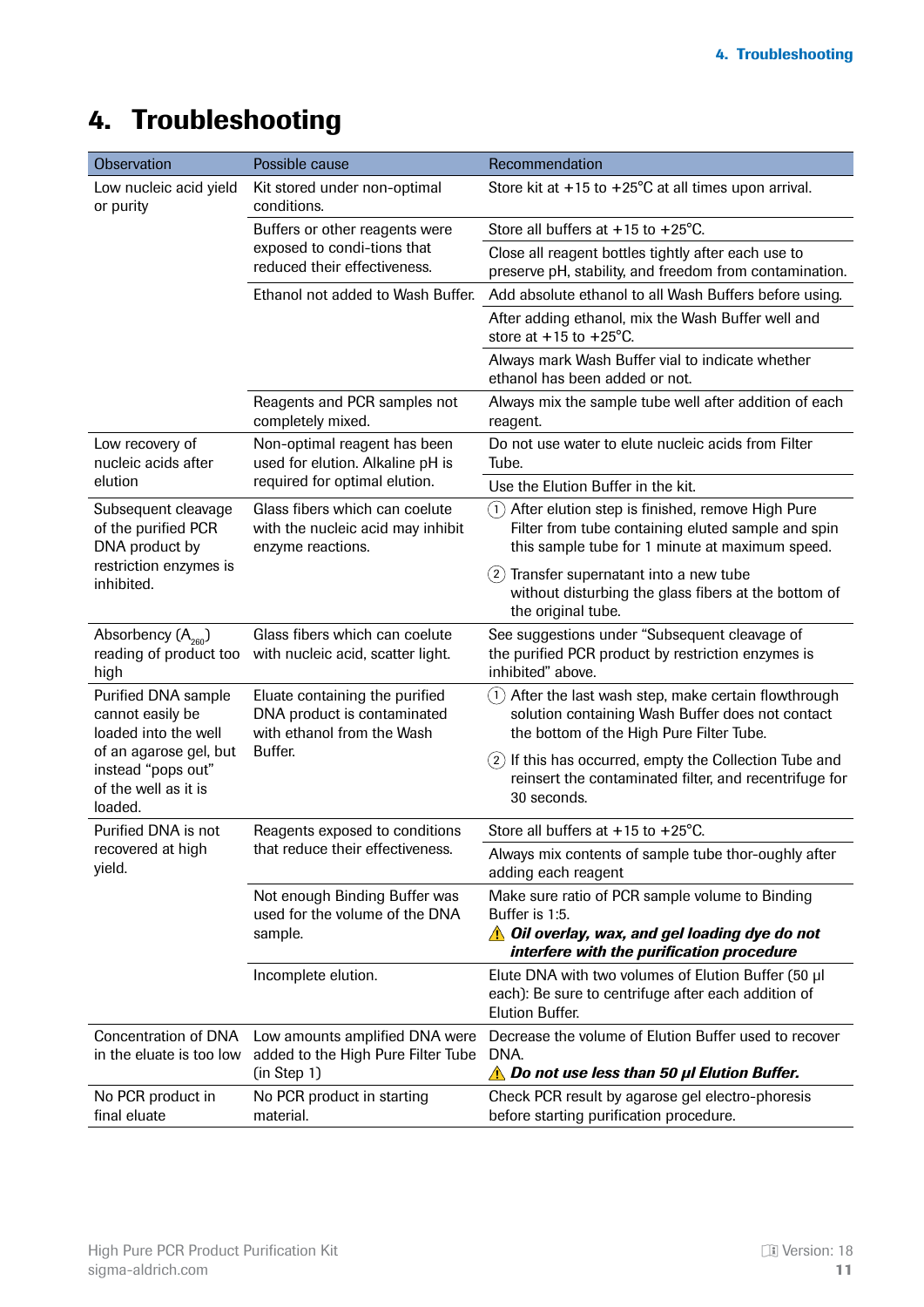# <span id="page-11-0"></span>5. Additional Information on this Product

### 5.1.Test Principle

In the presence of the chaotropic salt guanidine thiocyanate, DNA amplified by PCR binds selectively to special glass fibers pre-packed in the High Pure Filter Tube. Bound DNA is purified in a series of rapid wash-and-spin steps to remove contaminating primers, nucleotides, and salts, and then eluted using a low salt solution. This simple method eliminates the need for organic solvent extractions and DNA precipitation, allowing for rapid purification of many samples simultaneously.

1) Sample (e.g., PCR reaction) is mixed with Binding Buffer.

2) PCR reaction product is bound to the glass fibers pre-packed in the High Pure Filter Tube.

Bound DNA is washed to remove unincorporated nucleotides, primers, mineral oil, salts, and the thermostable 3 polymerase.

 $4)$  Purified DNA is recovered using the Elution Buffer

### Product Characteristics

Specificity: The special glass fiber fleece only binds DNA fragments with a minimum length of 100 bp, thus oligonucleotides and dimerized primers from PCR reactions are selectively removed.

Recovery: The amount of DNA recovered is dependent on the amount of DNA applied to the glass fiber fleece, the elution volume, and the length of the PCR products. When 5 – 25 μg DNA is applied to the High Pure Filter Tube, approximately 80% of the DNA can be recovered.

### 5.2.References

- Chang PC, Hsieh ML, Shien JH, Graham DA, Lee MS, Shieh HK Complete nucleotide sequence of avian paramyxovirus type 6 isolated from ducks (2001) *Journal of General Virology* 9, 2157-2168
- D'Errico I, Reyes A, Dinardo MM, Gadaleta G Study of the mitochondrial transcription factor A (Tfam) gene in the primate Presbytis cristata (2005) *Gene* , 117-124
- Falchetti A, Di Stefano M, Marini F, Del Monte F, Gozzini A, Masi L, Tanini A, Amedei A, Carossino A, Isaia G, Brandi M - Segregation of a M404V mutation of the p62/sequestosome 1 (p62/SQSTM1) gene with polyostotic Paget's disease of bone in an Italian family (2005) *Arthritis Research & Therapy* 6, 1289-1295
- Footitt S, Ingouff M, Clapham D, von Arnold S Expression of the viviparous 1 (Pavp1) and p34cdc2 protein kinase (cdc2Pa) genes during somatic embryogenesis in Norway spruce (Picea abies [L.] Karst) (2003) *Journal of Experimental Botany* 388, 1711-1719
- Löbner K, Steinbrenner H, Roberts GA, Ling Z, Huang G, Piquer S, Pipeleers DG, Seissler J, Christie MR Different regulated expression of the tyrosine phosphatase-like proteins IA-2 and phogrin by glucose and insulin in pancreatic islets: Relationship to development of insulin secretory responses in early life (2002) *Diabetes* 10, 2982-2988
- Salesse S, Verfaillie CM BCR/ABL-mediated Increased Expression of Multiple Known and Novel Genes That May Contribute to the Pathogenesis of Chronic Myelogenous Leukemia (2003) *Molecular Cancer Therapeutics* 2, 173-182

### 5.3.Quality Control

More than 70% recovery is obtained when 10 μg DNA Molecular Weight Marker VIII\* mixed with 16 μg bovine serum albumin are applied to the High Pure Filter Tubes. Gel electrophoresis of the DNA eluate confirms the full removal of protein and DNA fragments smaller than 100 bp.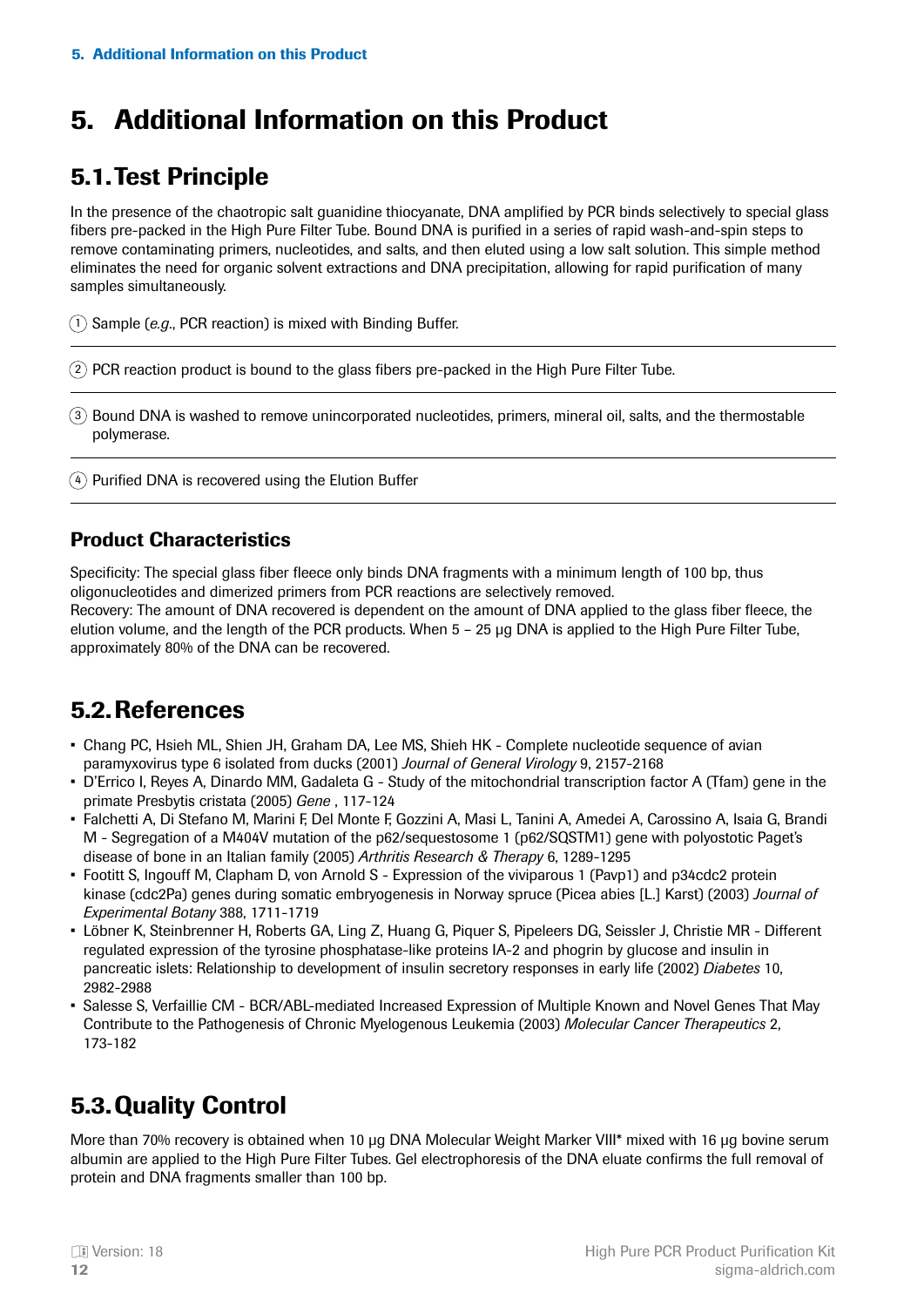# <span id="page-12-0"></span>6. Supplementary Information

### 6.1.Conventions

To make information consistent and easier to read, the following text conventions and symbols are used in this document to highlight important information:

| <b>Text convention and symbols</b> |                                                                                                     |                                                                  |  |  |  |
|------------------------------------|-----------------------------------------------------------------------------------------------------|------------------------------------------------------------------|--|--|--|
|                                    | Information Note: Additional information about the current topic or procedure.                      |                                                                  |  |  |  |
| $\sqrt{N}$                         | Important Note: Information critical to the success of the current procedure or use of the product. |                                                                  |  |  |  |
| (1) (2) (3)                        | etc.                                                                                                | Stages in a process that usually occur in the order listed.      |  |  |  |
| 000                                | etc.                                                                                                | Steps in a procedure that must be performed in the order listed. |  |  |  |
|                                    | * (Asterisk)                                                                                        | The Asterisk denotes a product available from Roche Diagnostics. |  |  |  |

### 6.2.Changes to previous version

Correction typo 100 ml to 100 µl. Editorial changes.

### 6.3.Ordering Information

| <b>Product</b>                          | <b>Pack Size</b>                                           | Cat. No.       |
|-----------------------------------------|------------------------------------------------------------|----------------|
| Reagents, kits                          |                                                            |                |
| <b>DNA Molecular Weight Marker VIII</b> | 50 µg in 200 µl, 1 A260 unit 250 µg/ml                     | 11 336 045 001 |
| DNA Molecular Weight Marker II          | 50 μg in 200 μl, 1 A260 unit<br>250 µg/ml for 50 gel lanes | 10 236 250 001 |
| Agarose LE                              | 100 <sub>g</sub>                                           | 11 685 660 001 |
|                                         | 500 g                                                      | 11 685 678 001 |
| Agarose MS                              | 100 <sub>g</sub>                                           | 11 816 586 001 |
|                                         | 500 g                                                      | 11 816 594 001 |
| Agarose MP                              | 500 g bulk                                                 | 03 573 788 001 |
|                                         | 100 <sub>g</sub>                                           | 11 388 983 001 |
|                                         | 500 <sub>g</sub>                                           | 11 388 991 001 |